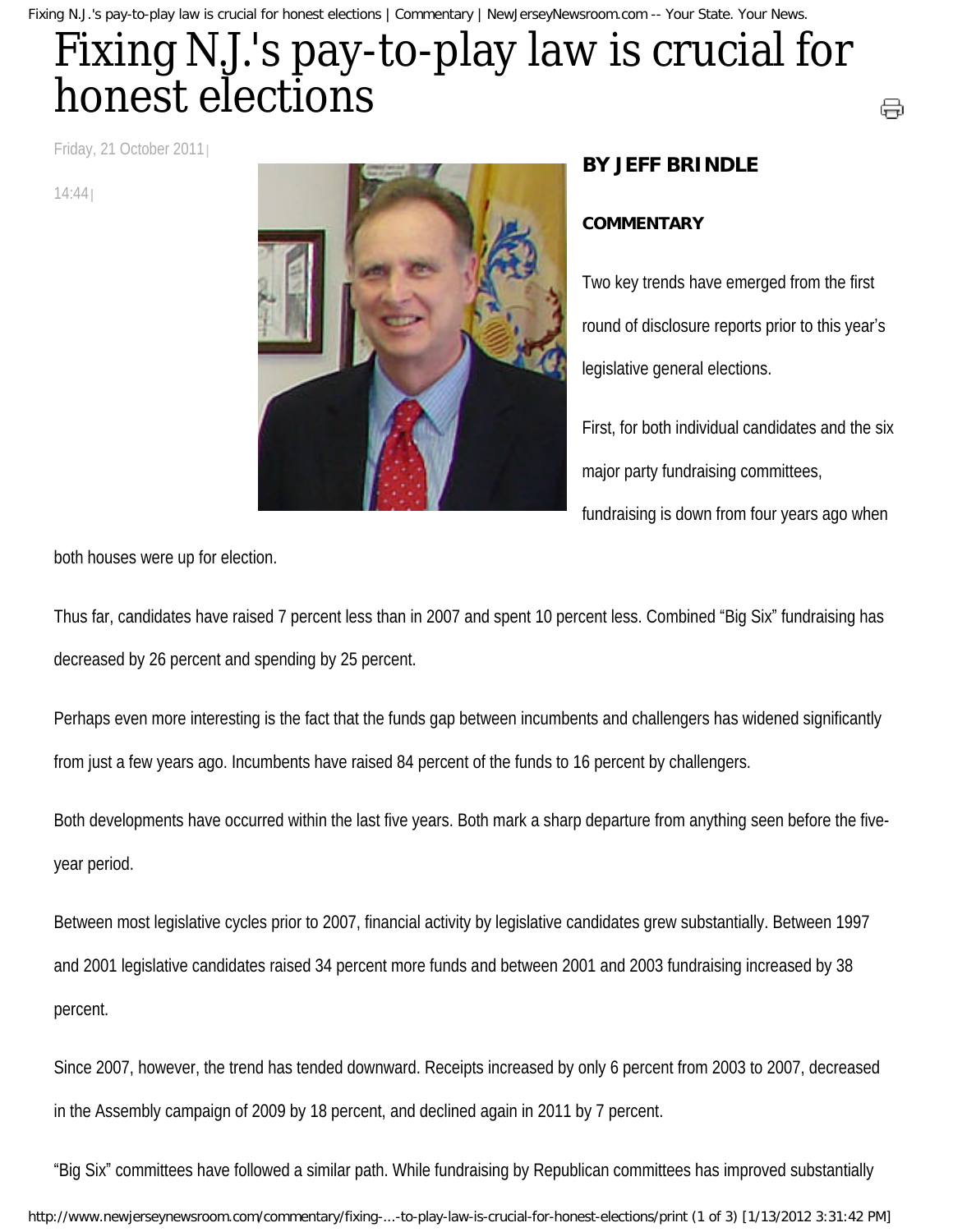since the party wrested control of the Governor's seat nearly two years ago, it hasn't been enough to offset a large decline in fundraising by Democratic "Big Six" committees.

During this same period of time that overall financial activity declined, the gap in fundraising between incumbents and challengers widened. In 2009, the differential between incumbent and challenger receipts was 80 percent to 20 percent. This year it is 84 percent to 16 percent. In previous elections it was always closer to 60-40.

So what changed in the last five years to account for these trends?

For one thing the economy, since the 2008 recession, has been continually sluggish. But there have been other periods of slow growth in the economy yet fundraising continued to climb.

Other factors could be that the emergence of independent, outside groups and a proliferation of party-oriented PACs at the local level are siphoning off money from candidates and parties. As yet, the independent groups- 527 and 501(c) issue advocacy groups- have not become pervasive in this legislative year. And some independent groups like these have participated in legislative elections in the past, yet fundraising nevertheless increased.

So the remaining variable is the enactment of the pay-to-play law and the subsequent amendments, executive orders, and pay-to-play ordinances at the local level. All this has occurred since 2006, the exact same period wherein the slowdown in financial activity has taken place.

No one doubts the importance of a strong pay-to-play law. But at the same time, most support the idea of competitive elections. And competitive elections are nurtured by adequate funding that allows candidates to run effective campaigns. A strong pay-to-play law and sufficiently funded campaigns are not mutually exclusive.

At a joint press conference recently involving State Comptroller Matthew Boxer and I, the Comptroller unveiled a report that highlighted the deficiencies in the current pay-to-play law.

In addition to citing the Fair and Open loophole, the report noted that New Jersey's pay-to-play law is confusing and meaningless in stopping the practice of no-bid contracts.

This confusion, combined with the fear that contracts could be forfeited, is primarily responsible for the decrease in campaign http://www.newjerseynewsroom.com/commentary/fixing-...-to-play-law-is-crucial-for-honest-elections/print (2 of 3) [1/13/2012 3:31:42 PM]